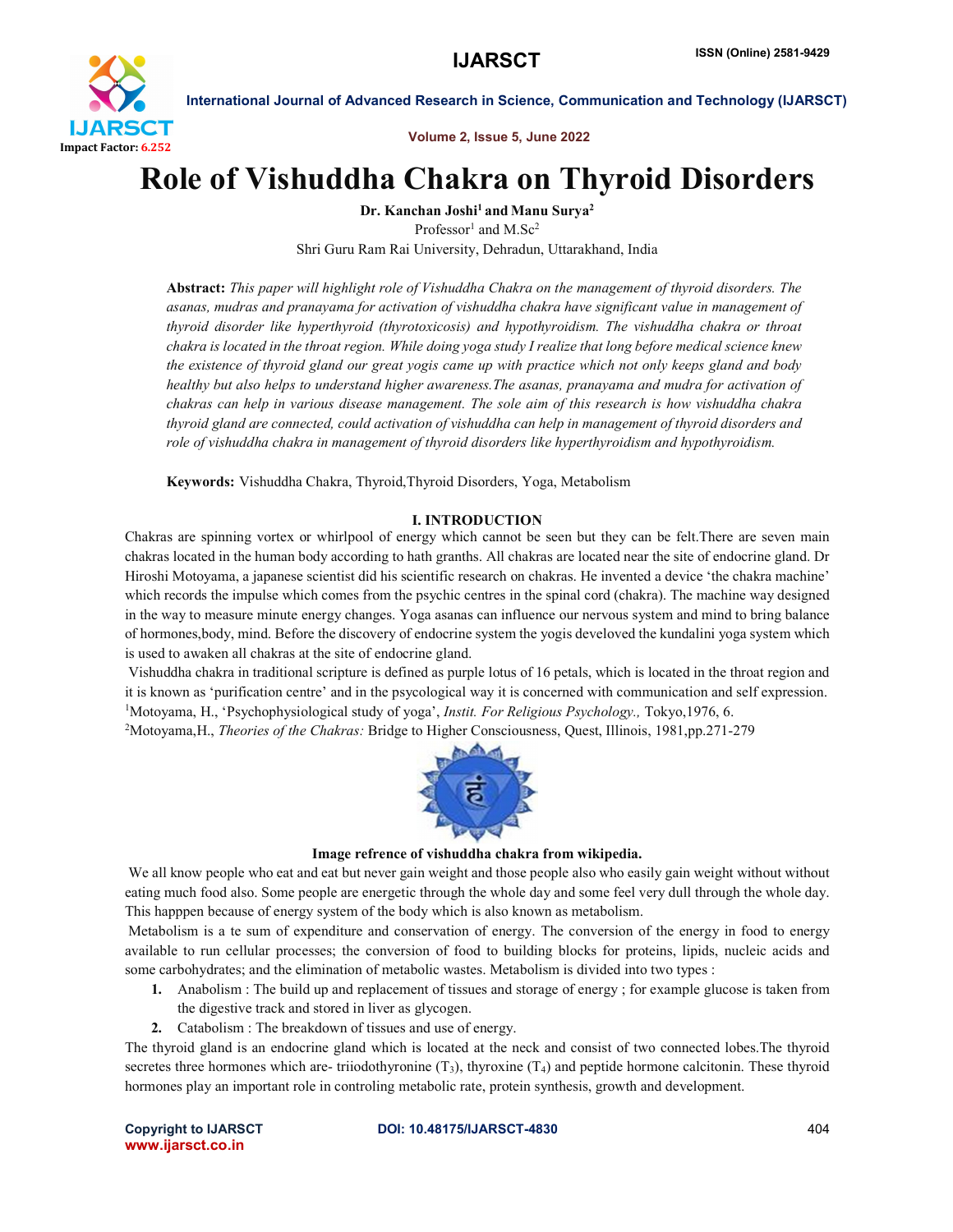

#### Volume 2, Issue 5, June 2022

The secretion of the thyroid gland is controlled by thyroid stimulating hormone(TSH),which is secreted from the anterior pituitary gland. The secretion of TSH is regulated by the hypothalamus. The production of thyroid hormone depends upon presence of iodine, which can be found in sea, sea weeds, fresh vegetables and milk. The absence of iodine from diet can cause thyroid gland to enlarge and this condition is known as goitre.

# **Thyroid system Hypothalamus** Thyrotropin-releasing hormone Anterior pituitary gland (TRH) **Thyroid-stimulating hormone** Negative feedback (TSH) **Thyroid gland Thyroid hormones** (T3 and T4) **Increased metabolism** Growth and development Increased catecholamine effect

#### This Photo by Unknown Author is licensed under CC BY-SA

The thyroid hormones works on everycell of the body and acts to improve basal metabolic rate and also affects the protein, fat, carbohydrate synthesis of the body. According to Dr. Stefano Guandalini, MD, Professor Emeritus at University of Chicago Medicine stress increase production of hormone cortisol, which is produced by adrenal glands and cortisol can inhibit secretion of TSH (thyroid stimulating hormone) from pituitary gland, leading to partial suppression of thyroxine, the main hormone secreted by the thyroid gland. Thyroxine is essential in maintaining the normal activities of the central nervous system, body growth and movement thought process, speech, emotional and behavioural stability.

According to statistics, thyroid disorders are on the rise in India. Approximately 1 in 10 Indian adults suffer from hypothyroidism, a condition in which the thyroid gland does not produce enough thyroid hormones to meet the needs of the body. This condition is twice as prevalent in women as in men and is common among women of child-bearing age. A 2016 study conducted in nine Indian states, assessing prevalence of hypothyroidism in pregnancy with TSH found 13.13 per cent of pregnant women to be hypothyroid. Following trimester-specific Thyroid Stimulating Hormone (TSH) cutoffs of 2.5 mIU/L for the first trimester and 3.0 mIU/L for the second and third trimester, as recommended by the FOGSI, ITS & NRHM guidelines, prevalence of hypothyroidism was found to be 44.3 per cent, 32.0 per cent, and 34 per cent in the first, second, and third trimester respectively. There is significant regional variation in prevalence. In

www.ijarsct.co.in

#### Copyright to IJARSCT DOI: 10.48175/IJARSCT-4830 405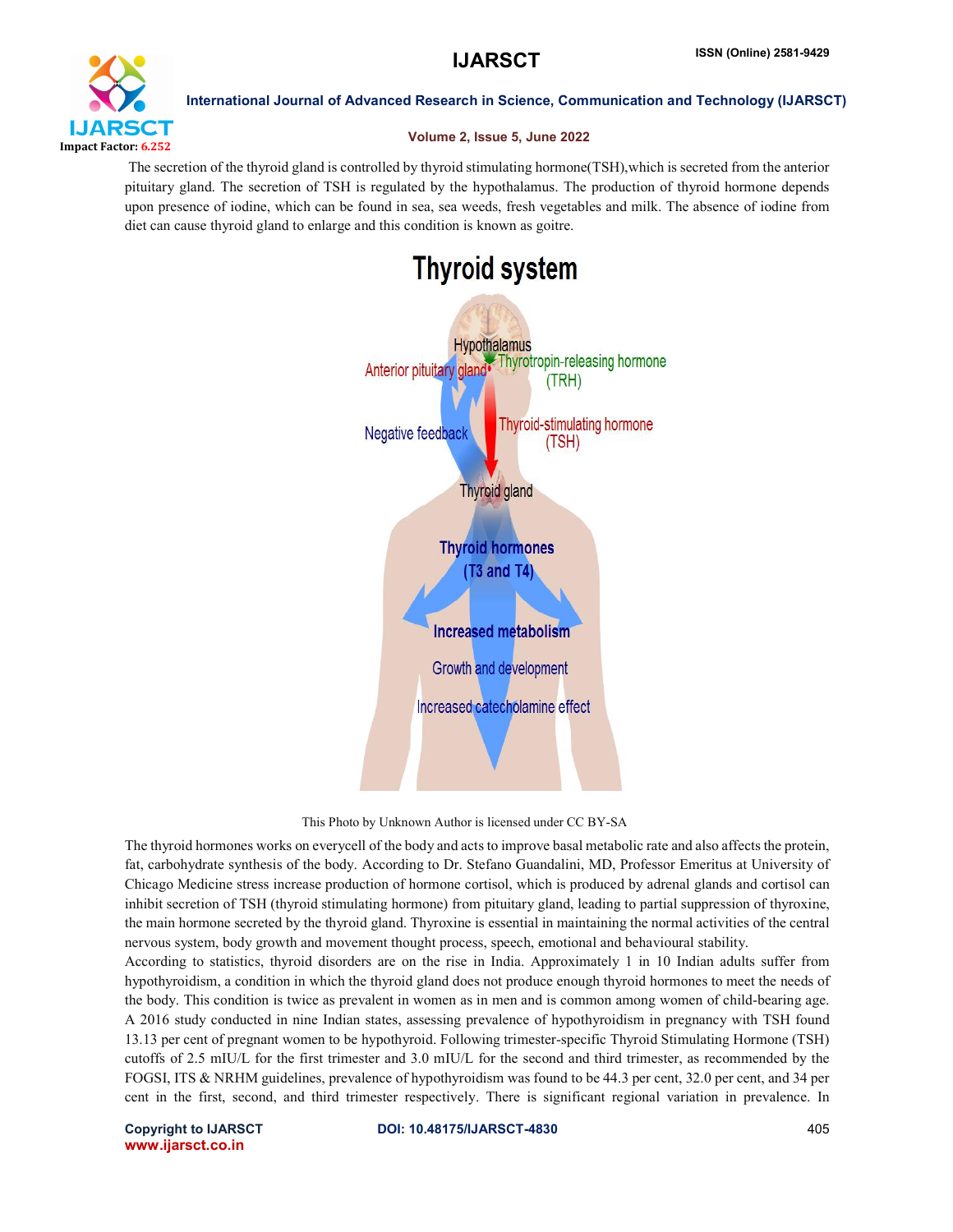

#### Volume 2, Issue 5, June 2022

Maharashtra, the study showed 17.85 per cent prevalence in Pune and 14 per cent in Nasik. "Thyroid prevalence is on the rise as we have seen a surge in cases," says Shashank Joshi, Secretary, Indian Thyroid Society (ITS). He says the two main reasons that contribute to the rise in the cases thyroid disorders are rising awareness of the disease, which means more patients with this condition are being diagnosed, and autoimmunity, which is the most common cause of thyroid and is often triggered by stress. A case study is presented as a way of introducing yogic practices to be explored to treat thyroid dysfunction. DM is a 65 year old newly diagnosed with hyperthyroid disorder who desires to use complementary medical approaches to treat her condition. An investigative literature search for articles studying yogic practices in the treatment of thyroid disorders was conducted. Yogic practices that make positive changes in the secretion of bodily hormones affecting the thyroid gland was not consistently supported in the literature, but unrefuted in the literature are studies (Singh et al., 2011; Tripathi et al., 2018; Gupta et al., 2006; Pascoe & Bauer, 2015; Mody, 2016) that support the practice of yoga to manage the side effects of thyroid disorders such as stress, anxiety, sleep disturbances, irritability negative emotions and clouded mental capacity (Mondal, Kuhu & Saha, 2015). These symptoms declined over time with regular yoga practice while positive emotions increased and emotional balance was restored. It remains vital that practitioners work in close collaboration with patients with thyroid dysfunction desiring to use complementary approaches to disease management, to sift through conflicting reports to discern a best approach plan for optimal health outcomes.

According to researchers, yoga therapy has proven successful to make changes in the secretions of bodily hormones. Chatterjee and Mondal (2017) studied the effects of daily yoga on subjects' hormone levels. They followed 45 subjects split into two groups, one control group who carried out their daily routines without change compared to a group who practiced daily yoga for 30 to 60 minutes, at least six days per week for twelve weeks. This team of researchers (2017) discovered a progressive decrease in serum THS, but they saw no change in triiodothyronine (T3) or thyroxin (T4) levels. Other researchers finding yoga as beneficial for hyperthyroid disorders were Maske and Barnwal (2016). This team enrolled subjects into two groups, a control group and a group who practiced yoga for 90 days for 30 minutes daily. Maske and Barnwal (2016) saw a significant decrease in the level of T4 in the group who practiced yoga. In direct contrast to this study, however, and even cited in this study mentioned above, Singh & Barnwal (2014) observed a significant increase in the level of T3 in hypothyroid patients with a daily practice of yoga for the exact same timeframe. These studies seem contradictory in nature in terms of the efficacy of yoga on endocrine activity, wherein one study finds yoga lowers T4 and one raises T3, both of which are elevated in hyperthyroidism and the goal of treatment is to lower both levels.

#### Why do I choose this topic ?

- 1. Hatha yoga tradition great emphasis is laid on chakras or the spinning energy vortex. Major chakras are located near our endocine glands, the In goal of the study is establish a connection between thyroid (endocine gland ) and the vishuddha chakra.
- 2. How vissudha chakra opening or activating practices can help in thyroid disorders like hypothyroidism and hyperthyroidism.
- 3. We all know in today's era most of the diseases are lifestyle induced and factors like stress, diet and daily physical activities as most of us are having sedentary lifestyle, so the research will help in management of hypothyroidism and hyperthyroidism.

#### II. RESEARCH METHODS AND METHODOLOGY

All the information given in this theoretical research is collected from some yoga books by Bihar School of Yoga, reseach papers, google and on the logical exploration of a system of beliefs and assumptions.

#### 2.1 Findings

Here are few recommendation of asana, pranayama and mudra for the activation of vissuddha chakra and in management of thyroid disorders.

Many of yogasna are named by movement of animals, through observation our rishis understood how animals live in harmony with their bodies and respective environments.For example they by copying the rabbit in shashankasana they

www.ijarsct.co.in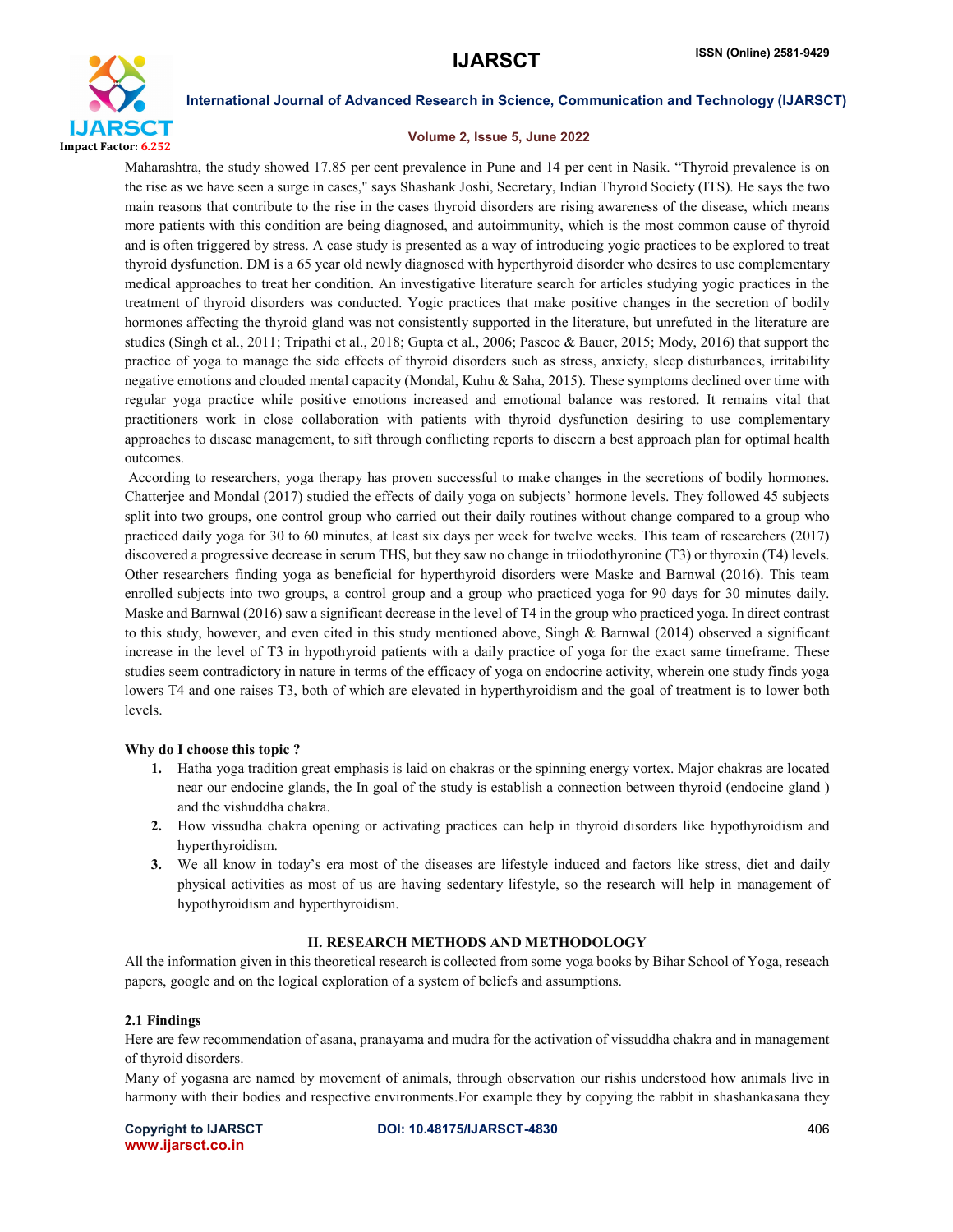

#### Volume 2, Issue 5, June 2022

could influence the flow adrenaline. through imitating animal posture, the rishis found they could maintain health and these asana can influence flow of neuro secretion and hormones too.

### 1. Neck and Shoulder Yogic Exercises

Neck and shoulder yogic exercises such as Greeva Sanchalana ( neck movement) and Skandachakra (shoulder rotation), Uccharana-sthala tatha Visuddha -cakra- suddhi, helps to relieve tension, heaviness and stiffness from the shoulders, neck and head region. All the nerves connecting the different organs and limbs of the body pass through the neck. It also helps to strengthen neck and shoulder muscles. It increases flexibility of cervical vertebrae which improves circulation to head region.

### 2. Vipreetkarni Mudra

Vipreetkarni mudra is inverted posture which is similar to shoulder stand and helps to balance thyroid. This vipreetkarni mudra is similar to shoulder stand, sarvangasana but vipreetkarni exert less pressure on the neck then sarvangasana. In this posture circulation to brain in increased especially to cerebral cortex pituitary and pineal gland. By inverting the body in this posture all the fluid flow back towards the head which creates a pressure in the throat which stimulates the thyroid and awakens the vishuddha chakra. This mudra can even increase metabolic rate and can help in management of hyperthyroidism too. This practice should be done daily, preferably in the morning time. In this mudra whole neck is compressed, circulation to the brain is enhanced. After doing this asana, one should practice matsyasana (fish pose) as a counter pose. It also tranquillizes the mind, relieve mental and emotional stress. It influence on the parathyroid glands. This mudra is helpful for both hypo and hyper states of thyroid.

#### 3. Simhagarjana and Simhagarjanasana

This asana helps to relieve all emotional and mental stress aand can be used to strengthen thyroid gland. As secretion of stress hormone from adrenal gland can alter the secretion of TSH which can create imbalance of thyroid gland. It plays a role in emotional relaxation also. If the person is not emotionally rexaled it creates stress in the body and mind. tension is removed from the chest.

#### 4. Matsyasana (Fish Pose)

This asana can be done as a counterpose of vipreetkarni asana and opposite of vipreetkani mudra and savangasana. It stretches the throat and encourages deep respiration. It helps in regulating function of thyroid and thymus.

#### 5. Bhujangasana (Cobra Pose)

Practice of bhujangasana keep spine healthy. The asana tones and massages all abdominal organs and adrenal gland situated above kidneys which helps to regulate cortisol (stress hormone) and thyroid is regulated.

#### 6. Kechari mudra (tongue lock)

In this mudra tongue is rolled up and should touch on the upper palate. It stimulates pressure point located in the back of the mouth. These points stimulates a number of pressure point located in the back of the mouth and nasal cavity. This is achieved by regulating the production of powerful secretion of brain, hormones itself which are produced in tiny amounts to control the pituitary gland and thereby the whole orchestra of glands associated with the centres below ajana. These dependent glands are thyroid gland, mammary gland, thymus and adrenal gland. The practice of kechari mudra also influence the centres in the hypothalamus and brain stem which control autonomic breathing, heart rate etc.

#### 7. Ujjayi Pranayama (Psychic Breath)

This is a tranquillizing pranayama. This pranayama soothes the nervous system and calms the mind. It slows down the heart beat also hence it is good for high blood pressure too. This practice also gives us direct access into the pranic and psychic networks, the substructure of metabolic activity. Ujjayi is the basis of vishuddhi shuddhi and ajapa japa, which are very powerful yogic procedures and should be taught after the patient has acquired the initial skills thoroughly.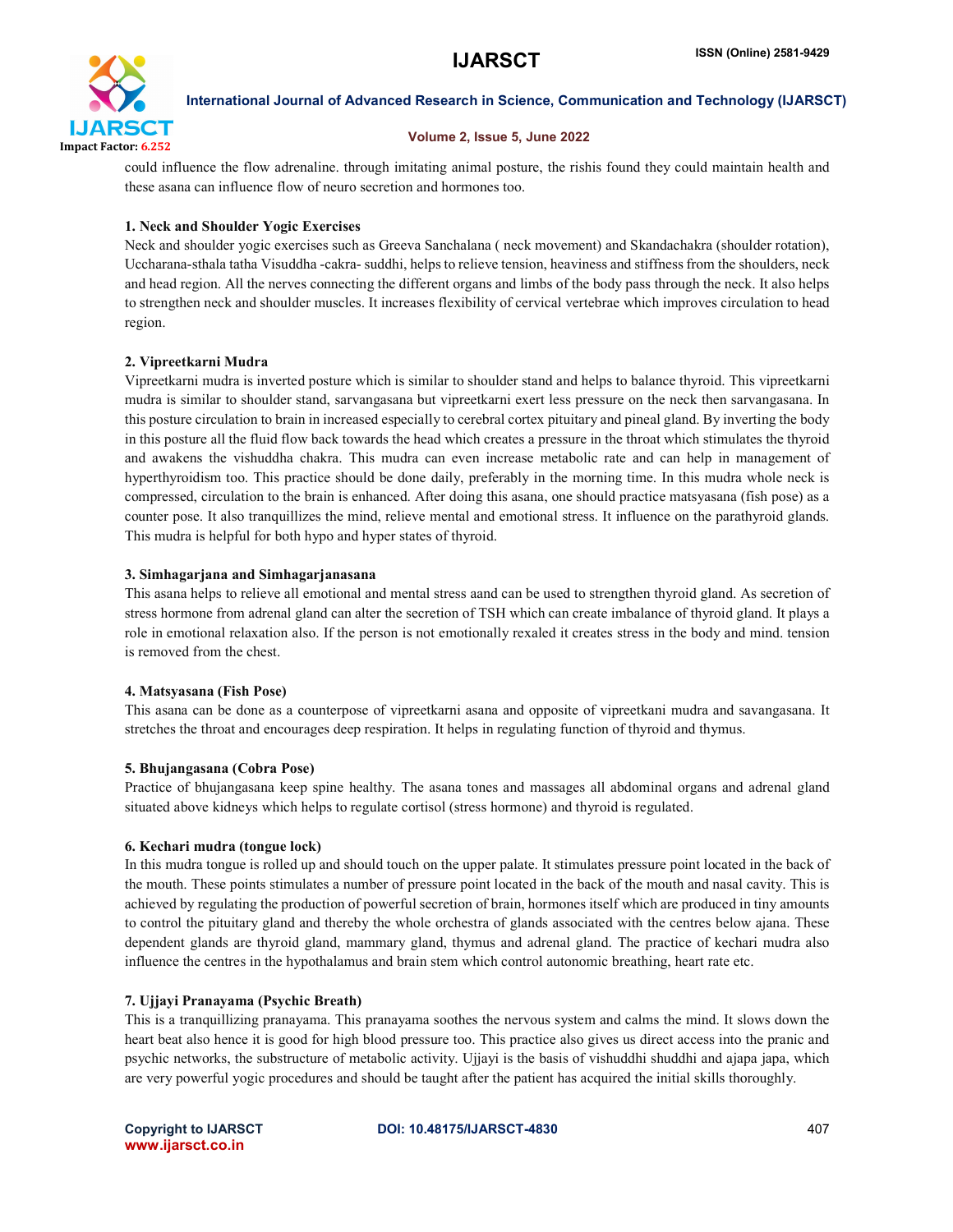

#### Volume 2, Issue 5, June 2022

#### 8. Jalandhar Bandha

The meaning of bandha is lock, Jalandhar bandha is a throat lock. According to yoga philosophy body has 16 *adhras,* base or receptacles like toes, ankle,thighs knees, perinium, genitals, nave region, heart, base of the neck, throat, root of the tongue, *nasikagra* (nose tip ), *bruhmadhya* (eyebrow centre), brahmarandra (top of the head) and crown. Jalandhar bandha is used in kriya yoga too for activation of vishuddha chakra for higher purpose of awakening kundalini. This practice should be done after asanas and pranayamas. This bandha closes the windpipe and compress various organs in the throat including thyroid and parathyroid gland. It stimules the thyroid gland and balance the metabolism of the body. The Jalandhar bandha massages and tones the thyroid gland enhancing its efficacy.

### 9. Nadi Shodhan

Nadi shodhan is a balancing pranayama because where imbalance lies physical or mental body it can restore equilibrium. It can be really helpful for hyperthyroidism.

#### 10. Sarvangasana

Sarvangasana (shoulder stand ) is the most well recognized asana for the thyroid gland. An enormous pressure is placed on the gland by this powerful posture. As the thyroid gland has larges supply of blood than any another organ, this pressure has dramatic effects on its function, improving circulation and squeezing out stagnant secretions. Stimulation of the area draws the awareness to the area, and with attentive awareness comes prana, the vehicle of healing. This means than when we concentrate on the area, and with the are the sensory nerves are stimulated, settting lays brain into motion. The brain tends to readjustits regulatory centres and a corresponding readjustment of muscular states, blood flow and nervous activity in the neck area follows.Therefore, the practice of sarvangasana is useful in both hypo and hyper states as its overall effect is to rebalance.

#### III. CONCLUSION

Through this reseach study I have concluded that doing these asnans, pranayamas, and mudra can be really helpful in mananging metabolic disorders like thyroid. These asanas, pranayama and mudra listed above put directly pressure on thyroid gland and other endocrine gland which regulates hormones and hormone secretions from glands. These asanas are not only beneficial of thyoid gland but can also help to keep stress hormones in control.

Hence this is concluded that visuddha chakra opening asana, pranayamas and mudra can directly influence thyroid gland and can help in management of hypothyroidism and hyperthyroidism. With visuddha chakra opening emotional relaxation is also very important. One of the most prominent precipitating factors in states of thyroid imbalance is long term suppression and blockage of emotional expression. This is closely related to another condition 'globus hystericus'. Balancing of the emotions, and giving a suitable outlet for their expression is an important part of yoga therapy for thyroid disease. Kirtan (singing of mantras collectively to the point of self forgetfulness and transcendence) is one of the most useful means. Another is ajapa japa meditation (practice of mantra awareness in the frontal psychic passage from navel to throat) in conjunction with ujjayi pranayama.

#### REFERENCES

- [1]. Motoyama, H., 'Psychophysiological study of yoga', *Instit. For Religious Psychol.,* Tokyo,1976, 6.
- [2]. Motoyama,H., *T,heories of the Chakras:* Bridge to Higher Consciousness, Quest, Illinois, 1981,pp.271-279
- [3]. MacLean,P., A triune Concept of the Brain and Behaviour,Toronto Press, Toronto, 1973.
- [4]. Electronic Evidence of Auras, Chakras in UCLA Study ', Brain Mind Bulletin, 3(9), March20, 1978.
- [5]. Muktibodhananda,S.(1985). *Hatha yoga pradipika,*Munger and India :Yoga publication trust,pp. 367-368
- [6]. Muktibodhananda,S.(1985). *Hatha yoga pradipika,*Munger and India :Yoga publication trust,pp. 356-358
- [7]. Saraswati, S(1969).Asana Pranayama Mudra Bandha, Munger and India :Yoga publication trust, pp. 435-438, 185, 359, 113-114,.
- [8]. Chatterjee, S. & Mondal, S. (2017). Effect of combined yoga programme on blood levels of thyroid hormones: a quasi-experimental study. Indian Journal of Traditional Knowledge, 16, S 9- S16.
- [9]. Gordon, L., Morrison, E. Y., McGrowder, D., Penas, Y. E., Zamoraz, E. M., Garwood, D., Alexander-Lindo,

www.ijarsct.co.in